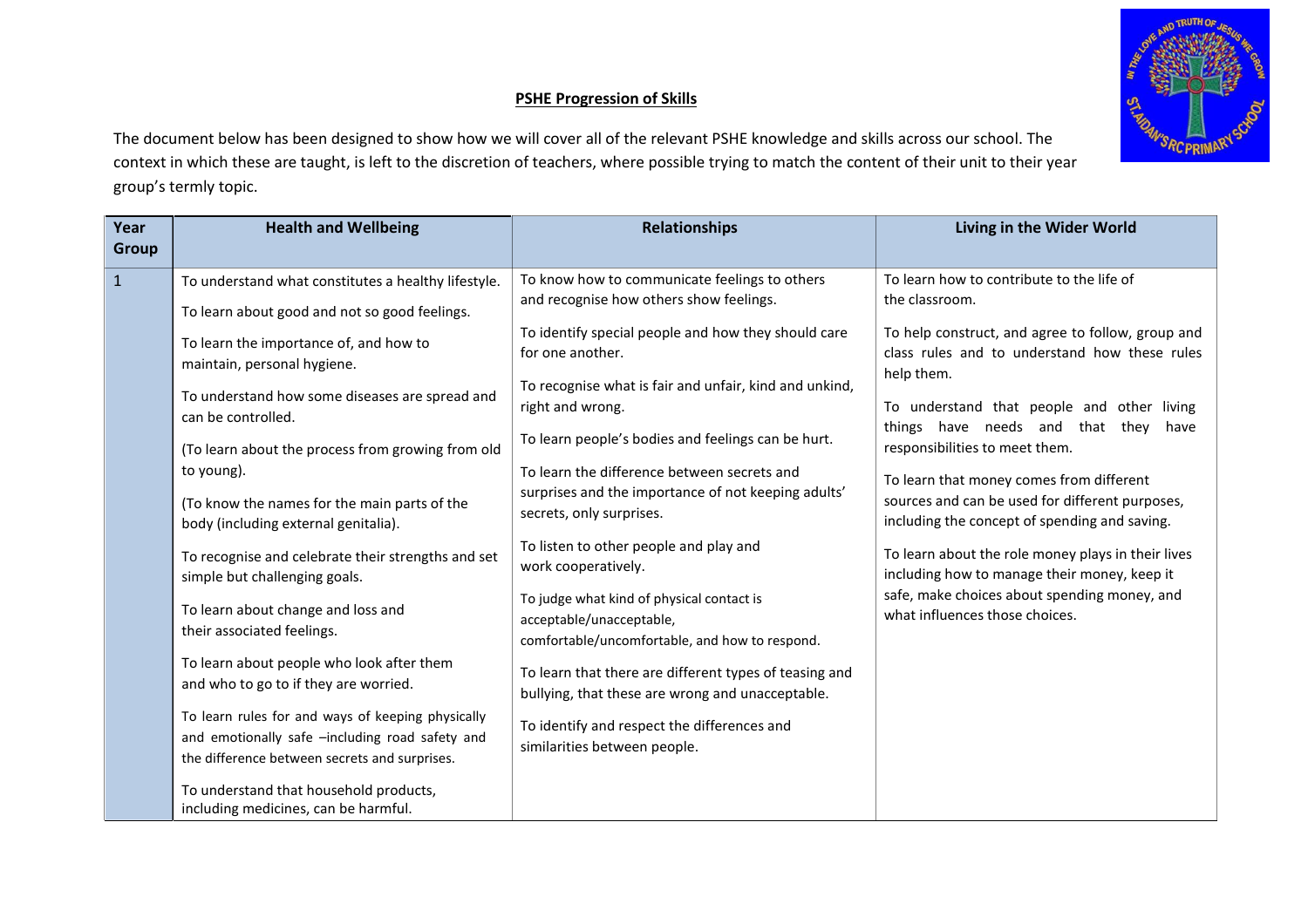| To be able to recognise and respond appropriately to a $\vert$ To learn why and how rules and laws that protect<br>To recognise opportunities to make their own | $\overline{2}$<br>3 | To understand what constitutes a healthy<br>lifestyle (revision).<br>To recognise what they like and dislike and how to<br>make real informed choices, which can have good<br>and not so good consequences.<br>To learn about good and not so good feelings<br>(revision).<br>To learn about change and loss and the<br>associated feelings (revision).<br>(To know the names for the main parts of the<br>body (including external genitalia).<br>To recognise and celebrate their strengths and set<br>simple but challenging goals (revision).<br>To learn rules for, and ways of keeping, physically<br>and emotionally safe -including road safety, online<br>safety, the differences between secrets and<br>surprises etc. (revision).<br>To understand that household products,<br>including medicines, can be harmful (revision).<br>To recognise that they share a responsibility<br>for keeping themselves and others safe. | To know how to communicate feelings to others<br>and recognise how others show feelings (revision).<br>To recognise how their behaviour affects<br>other people.<br>To learn the difference between secrets and<br>surprises and the importance of not keeping adults'<br>secrets, only surprises (revision).<br>To listen to other people and play and<br>work cooperatively (revision).<br>To be able to offer and receive constructive support<br>and feedback to and from others.<br>To be able to judge what kind of physical contact is<br>acceptable/unacceptable,<br>comfortable/uncomfortable, and how to respond<br>(revision).<br>To learn how to resist teasing and bullying, if they<br>experience or witness it, whom to go to and how<br>to get help.<br>To learn to recognise what is fair/unfair, kind/unkind,<br>right/wrong (revision).<br>To share their opinions on things that matter to<br>them and explain their views through discussions<br>with one person and the whole class. | To learn how to contribute to the life of<br>the classroom (revision).<br>To help construct, and agree to follow, group and<br>class rules and to understand how these rules<br>help them (revision).<br>To learn that they belong to various groups and<br>communities such as family and school.<br>To learn what improves and harms their local,<br>natural and built environments and about some<br>of the ways people look after that.<br>To learn that money comes from different sources<br>and can be used for different purposes, including<br>the concept of spending and saving (revision).<br>To learn about the role money plays in their lives<br>including how to manage their money, keep it<br>safe, make choices about spending money, and<br>what influences those choices (revision). |
|-----------------------------------------------------------------------------------------------------------------------------------------------------------------|---------------------|---------------------------------------------------------------------------------------------------------------------------------------------------------------------------------------------------------------------------------------------------------------------------------------------------------------------------------------------------------------------------------------------------------------------------------------------------------------------------------------------------------------------------------------------------------------------------------------------------------------------------------------------------------------------------------------------------------------------------------------------------------------------------------------------------------------------------------------------------------------------------------------------------------------------------------------|------------------------------------------------------------------------------------------------------------------------------------------------------------------------------------------------------------------------------------------------------------------------------------------------------------------------------------------------------------------------------------------------------------------------------------------------------------------------------------------------------------------------------------------------------------------------------------------------------------------------------------------------------------------------------------------------------------------------------------------------------------------------------------------------------------------------------------------------------------------------------------------------------------------------------------------------------------------------------------------------------------|-----------------------------------------------------------------------------------------------------------------------------------------------------------------------------------------------------------------------------------------------------------------------------------------------------------------------------------------------------------------------------------------------------------------------------------------------------------------------------------------------------------------------------------------------------------------------------------------------------------------------------------------------------------------------------------------------------------------------------------------------------------------------------------------------------------|
|-----------------------------------------------------------------------------------------------------------------------------------------------------------------|---------------------|---------------------------------------------------------------------------------------------------------------------------------------------------------------------------------------------------------------------------------------------------------------------------------------------------------------------------------------------------------------------------------------------------------------------------------------------------------------------------------------------------------------------------------------------------------------------------------------------------------------------------------------------------------------------------------------------------------------------------------------------------------------------------------------------------------------------------------------------------------------------------------------------------------------------------------------|------------------------------------------------------------------------------------------------------------------------------------------------------------------------------------------------------------------------------------------------------------------------------------------------------------------------------------------------------------------------------------------------------------------------------------------------------------------------------------------------------------------------------------------------------------------------------------------------------------------------------------------------------------------------------------------------------------------------------------------------------------------------------------------------------------------------------------------------------------------------------------------------------------------------------------------------------------------------------------------------------------|-----------------------------------------------------------------------------------------------------------------------------------------------------------------------------------------------------------------------------------------------------------------------------------------------------------------------------------------------------------------------------------------------------------------------------------------------------------------------------------------------------------------------------------------------------------------------------------------------------------------------------------------------------------------------------------------------------------------------------------------------------------------------------------------------------------|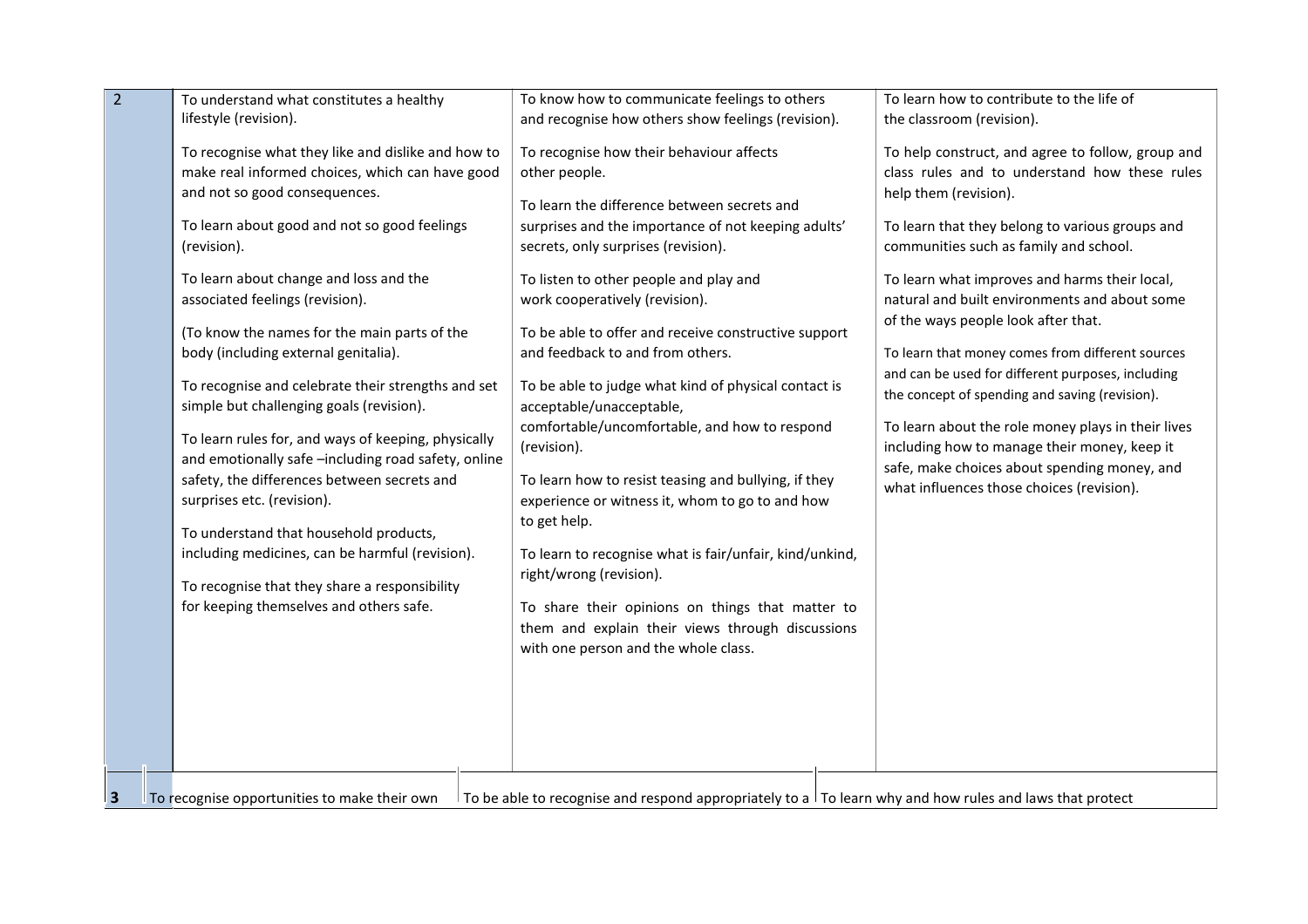|                | choices about food/ a balanced diet.                                                                                                                                                                                                                                                                                                                                                                                                                                                                                                                                                                                                                                                                                                                                                                                                                                                                                                                                                                               | wider range of feelings in others.                                                                                                                                                                                                                                                                                                                                                                                                                                                                                                                                                                                                                                                                                                                                                                                                                                                                                                                                                                                                                                                                                    | themselves and others are made and enforced.                                                                                                                                                                                                                                                                                                                                                                                                                                                                                                                                                                                                                                                                                                                                                                                                                                                                                                                                                                                                                                                                         |
|----------------|--------------------------------------------------------------------------------------------------------------------------------------------------------------------------------------------------------------------------------------------------------------------------------------------------------------------------------------------------------------------------------------------------------------------------------------------------------------------------------------------------------------------------------------------------------------------------------------------------------------------------------------------------------------------------------------------------------------------------------------------------------------------------------------------------------------------------------------------------------------------------------------------------------------------------------------------------------------------------------------------------------------------|-----------------------------------------------------------------------------------------------------------------------------------------------------------------------------------------------------------------------------------------------------------------------------------------------------------------------------------------------------------------------------------------------------------------------------------------------------------------------------------------------------------------------------------------------------------------------------------------------------------------------------------------------------------------------------------------------------------------------------------------------------------------------------------------------------------------------------------------------------------------------------------------------------------------------------------------------------------------------------------------------------------------------------------------------------------------------------------------------------------------------|----------------------------------------------------------------------------------------------------------------------------------------------------------------------------------------------------------------------------------------------------------------------------------------------------------------------------------------------------------------------------------------------------------------------------------------------------------------------------------------------------------------------------------------------------------------------------------------------------------------------------------------------------------------------------------------------------------------------------------------------------------------------------------------------------------------------------------------------------------------------------------------------------------------------------------------------------------------------------------------------------------------------------------------------------------------------------------------------------------------------|
|                | To understand that bacteria and viruses can<br>affect health and following simple routines can<br>reduce their spread.<br>To reflect on and celebrate their achievements,<br>identify their strengths and areas for<br>improvement, and set high aspirations and<br>goals (revision).<br>To deepen understanding of good and not so good<br>feelings (revision).<br>To learn about change, including transitions,<br>loss, separation, divorce and bereavement.<br>To understand school rules about health and<br>safety, basic emergency aid procedures and where<br>and how to get help.<br>(To learn about taking care of their body and the<br>right to protect their body from inappropriate and<br>unwanted contact).<br>To develop strategies for keeping physical and<br>emotionally safe -including online safety<br>(revision).<br>To differentiate between the terms 'risk',<br>'danger' and 'hazard'.<br>To recognise when and how to ask for help and<br>use basic techniques for resisting pressure. | To understand the concept of 'keeping something<br>confidential or secret', when we should or should not<br>agree to this and when it is right to 'break<br>confidence' or 'share a secret'.<br>To learn to recognise and manage 'dares'.<br>To recognise what constitutes a positive,<br>healthy relationship.<br>To judge what kind of physical contact is<br>acceptable/unacceptable and how to<br>respond (revision).<br>To learn that their actions affect themselves and<br>others.<br>To learn that differences and similarities between<br>people arise from a number of factors, including<br>family, cultural, ethnic, racial and religious diversity,<br>age, sex, sexual orientation, and disability.<br>To realise the nature and consequences of<br>discrimination, teasing, bullying and aggressive<br>behaviours.<br>To be able to listen and respond respectfully to a wide<br>range of people, to feel confident to raise their own<br>concerns, to recognise and care about other people's<br>feelings and try to see, respect and if necessary<br>constructively challenge, their points of view. | To understand that everyone has human rights.<br>To know that universal human rights are there to<br>protect everyone and have primacy over both<br>national law and family and community practices.<br>That there are different kinds of responsibilities,<br>rights and duties at home, at school, in the<br>community and towards the environment.<br>To appreciate the range of national, regional,<br>religious and ethnic identities in the UK.<br>To research, discuss and debate topical issues,<br>problems and events concerning the<br>environment and offer their recommendations.<br>To recognise the role of voluntary, community<br>and pressure groups, especially in relation to<br>health and wellbeing.<br>To think about the lives of people living in<br>other places, and people with different values<br>and customs.<br>To learn about the role money plays in their<br>own and others' lives, including how to manage<br>their money and about being a critical consumer<br>(revision).<br>To develop an initial understanding if the<br>concepts of 'interest', 'loan', 'debt', and 'tax'. |
| $\overline{4}$ | To learn how to make informed choices and to<br>begin to understand further the concept of a                                                                                                                                                                                                                                                                                                                                                                                                                                                                                                                                                                                                                                                                                                                                                                                                                                                                                                                       | To recognise and respond appropriately to a wider                                                                                                                                                                                                                                                                                                                                                                                                                                                                                                                                                                                                                                                                                                                                                                                                                                                                                                                                                                                                                                                                     | To recognise the consequences of anti-social<br>and aggressive behaviours such as bullying and                                                                                                                                                                                                                                                                                                                                                                                                                                                                                                                                                                                                                                                                                                                                                                                                                                                                                                                                                                                                                       |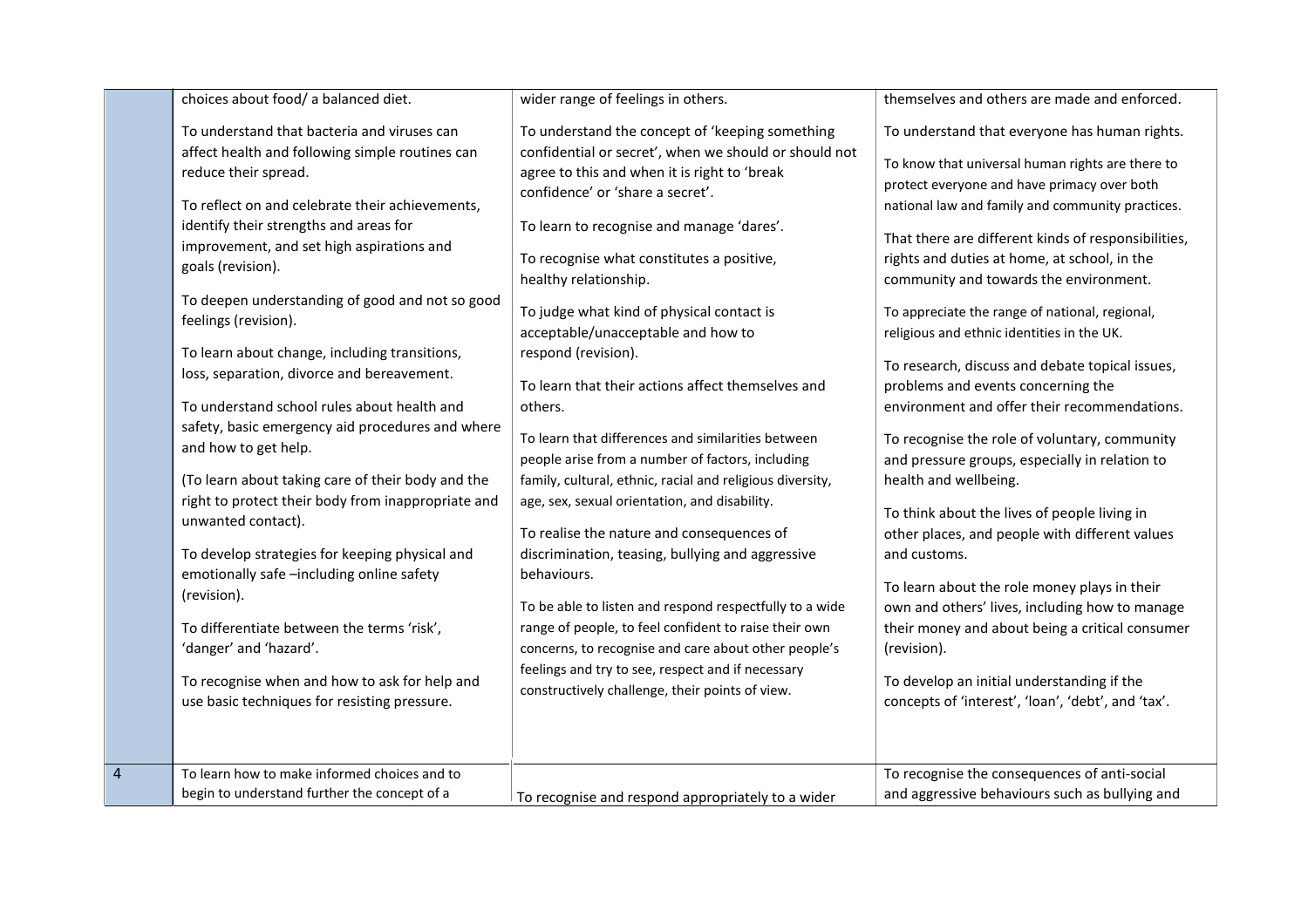|   | balanced diet (revision).                                                                                                                                                                                                                                                                                                                                                                                                                                                                                                                                                                                                                                                                                                                                                                                                                                                                             | range of feelings in others (revision).                                                                                                                                                                                                                                                                                                                                                                                                                                                                                                                                                                                                                                                                                                                                                                                                                                                                                                                                                                                                                                                                                                                    | discrimination on individuals and communities.                                                                                                                                                                                                                                                                                                                                                                                                                                                                                                                                                                                                                                                                                                                                                                                                                                                                        |
|---|-------------------------------------------------------------------------------------------------------------------------------------------------------------------------------------------------------------------------------------------------------------------------------------------------------------------------------------------------------------------------------------------------------------------------------------------------------------------------------------------------------------------------------------------------------------------------------------------------------------------------------------------------------------------------------------------------------------------------------------------------------------------------------------------------------------------------------------------------------------------------------------------------------|------------------------------------------------------------------------------------------------------------------------------------------------------------------------------------------------------------------------------------------------------------------------------------------------------------------------------------------------------------------------------------------------------------------------------------------------------------------------------------------------------------------------------------------------------------------------------------------------------------------------------------------------------------------------------------------------------------------------------------------------------------------------------------------------------------------------------------------------------------------------------------------------------------------------------------------------------------------------------------------------------------------------------------------------------------------------------------------------------------------------------------------------------------|-----------------------------------------------------------------------------------------------------------------------------------------------------------------------------------------------------------------------------------------------------------------------------------------------------------------------------------------------------------------------------------------------------------------------------------------------------------------------------------------------------------------------------------------------------------------------------------------------------------------------------------------------------------------------------------------------------------------------------------------------------------------------------------------------------------------------------------------------------------------------------------------------------------------------|
|   | To reflect on and celebrate their achievements,<br>identify their strengths, areas for improvements<br>and set high aspirations and goals (revision).<br>To deepen their understanding of good and not<br>so good feelings (revision).<br>To learn about change, including transitions, loss,<br>separation, divorce and bereavement (revision).<br>To recognise when and how to ask for help and<br>use basic techniques for resisting pressure<br>(revision).<br>To learn about people who are responsible for<br>helping them stay healthy and safe and ways<br>that they can support these people.<br>To understand school rules about health and<br>safety, basic emergency aid procedures and where<br>and how to get help (revision).<br>To learn strategies for keeping physically and<br>emotionally safe-including road safety, safety<br>in the environment, and online safety (revision). | To recognise what constitutes a positive, healthy<br>relationship and to develop the skills to maintain these<br>relationships.<br>To be able to judge what kind of physical contact is<br>acceptable/unacceptable and how to respond<br>(revision).<br>To work collaboratively towards shared goals.<br>To develop strategies to solve disputes and conflict<br>through negotiation and appropriate compromise<br>and to give rich and constructive feedback and<br>support to benefit others as well as themselves.<br>To be aware of different types of relationships,<br>including those between friends and families,<br>civil partnerships and marriage.<br>To recognise and challenge stereotypes.<br>To realise the nature and consequences of<br>discrimination, teasing, bullying and aggressive<br>behaviours and how to respond to them and ask for<br>help.<br>To listen and respond respectfully to wide range of<br>people, to feel confident to raise their own concerns, to<br>recognise and care about others people's feelings and<br>try to see, respect and if necessary constructively<br>challenge their points of view (revision). | To learn how to resolve differences by looking at<br>alternatives, seeing and respecting others' points<br>of view, making decisions and explaining choices.<br>To explore and critique how the media<br>present information.<br>To learn what being part of a community<br>means, and about the varied institutions that<br>support communities locally and nationally.<br>To learn that resources can be allocated in<br>different ways and that these economic<br>choices affect individuals, communities and the<br>sustainability of the environment.<br>To learn about the role money plays in their<br>own and others' lives, including how to manage<br>their money and about being a critical consumer<br>(revision).<br>To develop an understanding of the concepts<br>of 'interest', 'loan', 'debt' and 'tax' (revision).<br>To learn about enterprise and the skills that<br>make someone 'enterprising'. |
| 5 | To extend their vocabulary to enable them to<br>explain both the range and intensity of their<br>feelings to others and recognise that they may                                                                                                                                                                                                                                                                                                                                                                                                                                                                                                                                                                                                                                                                                                                                                       | To understand the concept of keeping something<br>confidential or secret, when we should or should not                                                                                                                                                                                                                                                                                                                                                                                                                                                                                                                                                                                                                                                                                                                                                                                                                                                                                                                                                                                                                                                     | To understand that everyone has human rights -<br>all people and all societies, and that children have<br>their own special rights set out in the UN                                                                                                                                                                                                                                                                                                                                                                                                                                                                                                                                                                                                                                                                                                                                                                  |
|   |                                                                                                                                                                                                                                                                                                                                                                                                                                                                                                                                                                                                                                                                                                                                                                                                                                                                                                       | agree to this and when it is right to break a confidence                                                                                                                                                                                                                                                                                                                                                                                                                                                                                                                                                                                                                                                                                                                                                                                                                                                                                                                                                                                                                                                                                                   |                                                                                                                                                                                                                                                                                                                                                                                                                                                                                                                                                                                                                                                                                                                                                                                                                                                                                                                       |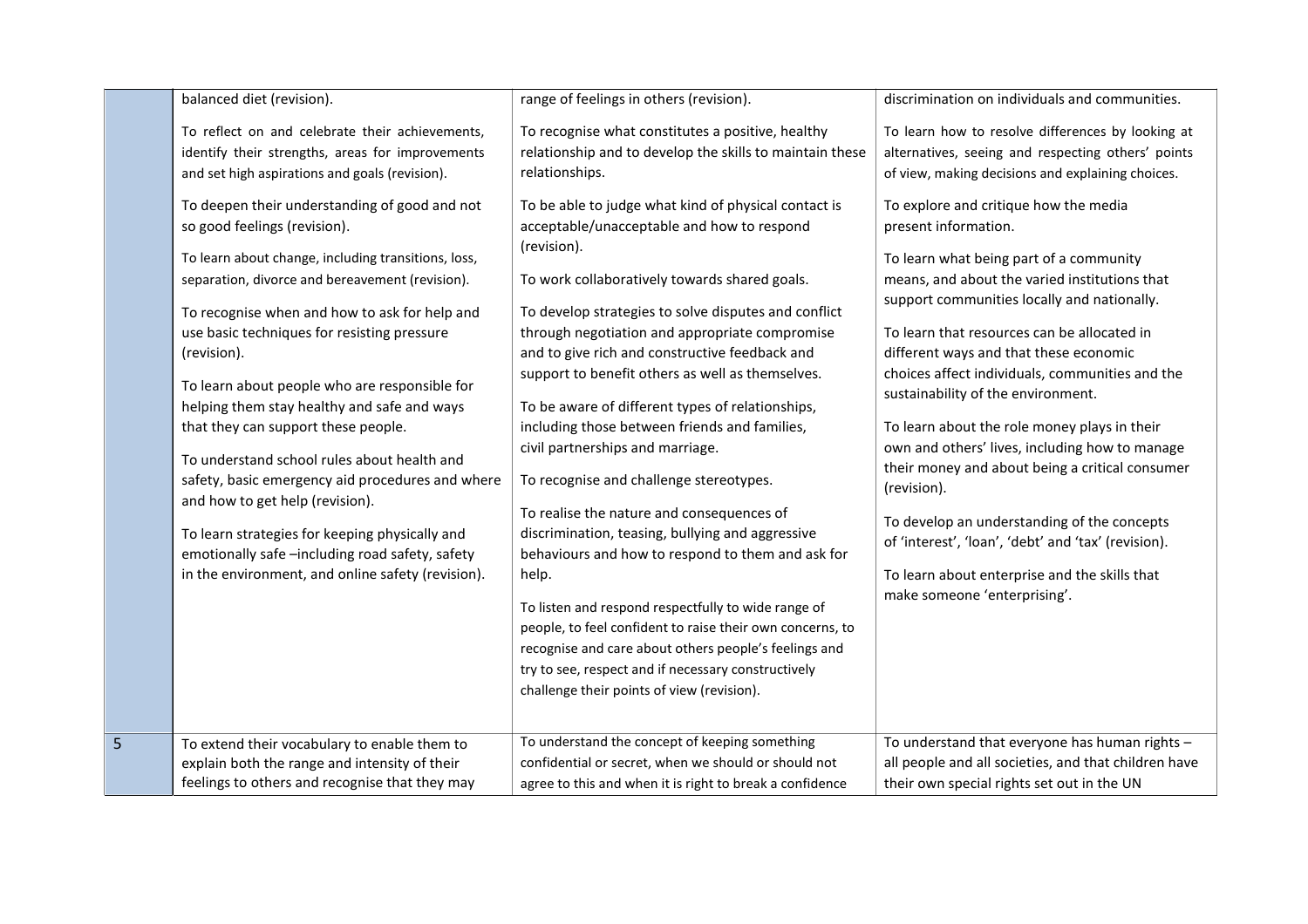|                 | experience conflicting emotions.                                                                                                                                                                                                                                                                                                                                                                                                                                                                                                                                                                                                                                                                                                                                                                             | or share a secret (revision).                                                                                                                                                                                                                                                                                                                                                                                                                                                                                                                                                                                                                                                                                                                                                                                                                                                                                                                                                                               | Declaration of the Rights of the Child.                                                                                                                                                                                                                                                                                                                                                                                                                                                                                                                                                                                                                                                                                                                                                                                   |
|-----------------|--------------------------------------------------------------------------------------------------------------------------------------------------------------------------------------------------------------------------------------------------------------------------------------------------------------------------------------------------------------------------------------------------------------------------------------------------------------------------------------------------------------------------------------------------------------------------------------------------------------------------------------------------------------------------------------------------------------------------------------------------------------------------------------------------------------|-------------------------------------------------------------------------------------------------------------------------------------------------------------------------------------------------------------------------------------------------------------------------------------------------------------------------------------------------------------------------------------------------------------------------------------------------------------------------------------------------------------------------------------------------------------------------------------------------------------------------------------------------------------------------------------------------------------------------------------------------------------------------------------------------------------------------------------------------------------------------------------------------------------------------------------------------------------------------------------------------------------|---------------------------------------------------------------------------------------------------------------------------------------------------------------------------------------------------------------------------------------------------------------------------------------------------------------------------------------------------------------------------------------------------------------------------------------------------------------------------------------------------------------------------------------------------------------------------------------------------------------------------------------------------------------------------------------------------------------------------------------------------------------------------------------------------------------------------|
|                 | (To understand how bodies change as they<br>approach and move through puberty).<br>To recognise how images in the media do not<br>always reflect reality and can affect how<br>people feel about themselves.<br>(To learn about human reproduction including<br>conception).<br>To learn about taking care of their body,<br>understanding they have autonomy and the right<br>to protect their body from inappropriate and<br>unwanted contact.<br>To develop strategies for keeping physically<br>and emotionally safe -including safety in the<br>environment and online safety (revision).<br>To recognise that increasing independence<br>brings increased responsibility to keep<br>themselves and others safe.<br>To learn what is meant by the term 'habit' and<br>why habits can be hard to change. | To recognise and manage dares (revision).<br>To recognise what constitutes a positive,<br>healthy relationship and develop the skills to<br>form and maintain these (revision).<br>To recognise that their actions affect themselves<br>and others (revision).<br>To judge what kind of physical contact is<br>acceptable/unacceptable and how to<br>respond (revision).<br>To develop strategies to resolve disputes and conflict<br>through negotiation and appropriate compromise and to<br>give rich and constructive feedback and support to<br>benefit others as well as themselves (revision).<br>To recognise that differences and similarities<br>between people arise from a number of factors,<br>including family, cultural, ethnic, racial and religious<br>diversity, age, sex, sexual orientation, and disability.<br>To realise the nature and consequences of<br>discrimination, teasing, bullying and aggressive<br>behaviours and how to respond to them and ask for<br>help (revision). | To learn that there are different kinds of<br>responsibilities, rights and duties at home,<br>at school, and in the community.<br>To appreciate the range of national, regional,<br>religious and ethnic identities in the UK.<br>To think about the lives of people living in<br>other places, and people with different values<br>and customs.<br>To learn about the role money plays in their<br>own and others' lives (revision).<br>To develop an understanding of the concepts of<br>'interest', 'loan', 'debt' and 'tax', and to increase<br>their understanding of how to manage their<br>money and become a critical consumer (revision).<br>To research, discuss and debate topical<br>issues, problems and events concerning<br>health and wellbeing and offer their<br>recommendations to appropriate people. |
| $6\phantom{1}6$ | To learn about positive and negative effects on<br>physical, mental and emotional health (including the<br>media).<br>To extend their vocabulary to enable them to explain<br>both the range and intensity of their feelings to                                                                                                                                                                                                                                                                                                                                                                                                                                                                                                                                                                              | To recognise and respond appropriately to a<br>wider range of feelings in others (revision).<br>To judge what kind of physical contact is<br>acceptable/unacceptable and how to respond                                                                                                                                                                                                                                                                                                                                                                                                                                                                                                                                                                                                                                                                                                                                                                                                                     | To learn why and how rules and laws that<br>protect themselves and others are made and<br>reinforced, why different rules are needed in<br>different situations and how to take part in<br>making and changing rules                                                                                                                                                                                                                                                                                                                                                                                                                                                                                                                                                                                                      |